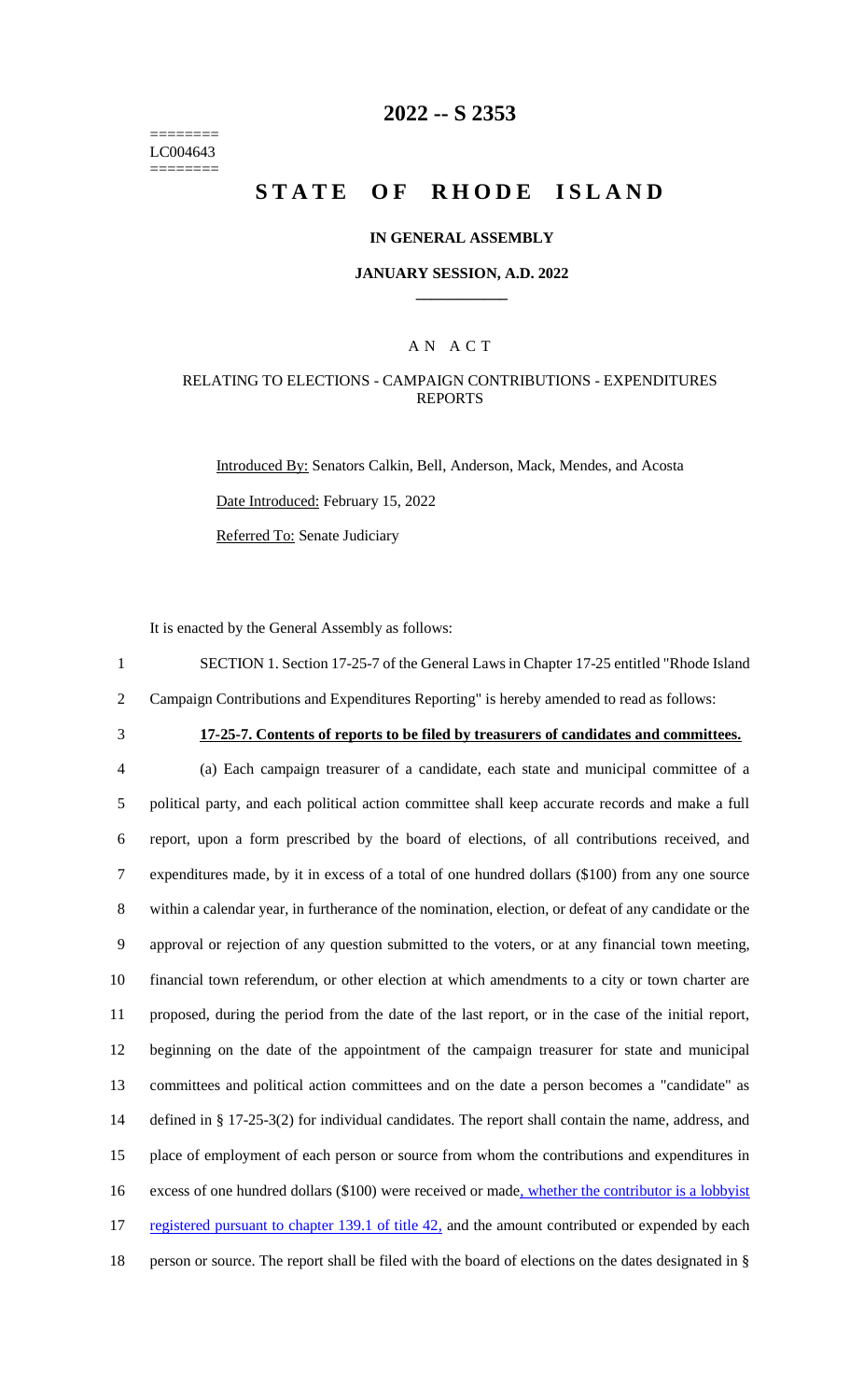17-25-11. The campaign treasurer of the candidate or committee reporting shall certify to the correctness of each report. Notwithstanding any other provisions contained in this title, this subsection shall apply to any person or entity advocating the approval or rejection of any question presented to voters at any financial town meeting, financial town referendum, or other election at which amendments to a city or town charter are proposed, which shall file reports of contributions or expenditures in accordance with the filing schedule established by § 17-25-11 if the total of the money so expended exceeds one hundred dollars (\$100) in a calendar year. As used in this subsection, the word "entity" means any political action committee, political party committee, authorized campaign committee of a candidate or officer holder, corporation, whether for profit, not-for-profit, or exempt nonprofit pursuant to 26 U.S.C. § 501(c)(3) of the Internal Revenue Code, domestic corporation or foreign corporation, as defined in § 7-1.2-106, financial institution, cooperative, association, receivership, partnership, committee, union, charity, trust, holding company, firm, joint stock company, public utility, sole proprietorship, limited partnership, or any other entity recognized by the laws of the United States and/or the state of Rhode Island.

 (b) Each state and municipal committee of a political party shall also file with the board of elections, not later than March 1 of each year, an annual report setting forth in the aggregate all contributions received and all expenditures made during the previous calendar year, whether or not these expenditures were made, incurred, or authorized in furtherance of the election or defeat of any candidate. The treasurer of the committee or organization reporting shall certify to the correctness of each report.

 (c) Any report filed pursuant to the provisions of this section shall include contributions received from any "testimonial affair," as defined in § 17-25-3, held since the date of the most recent report filed.

SECTION 2. This act shall take effect upon passage.

======== LC004643 ========